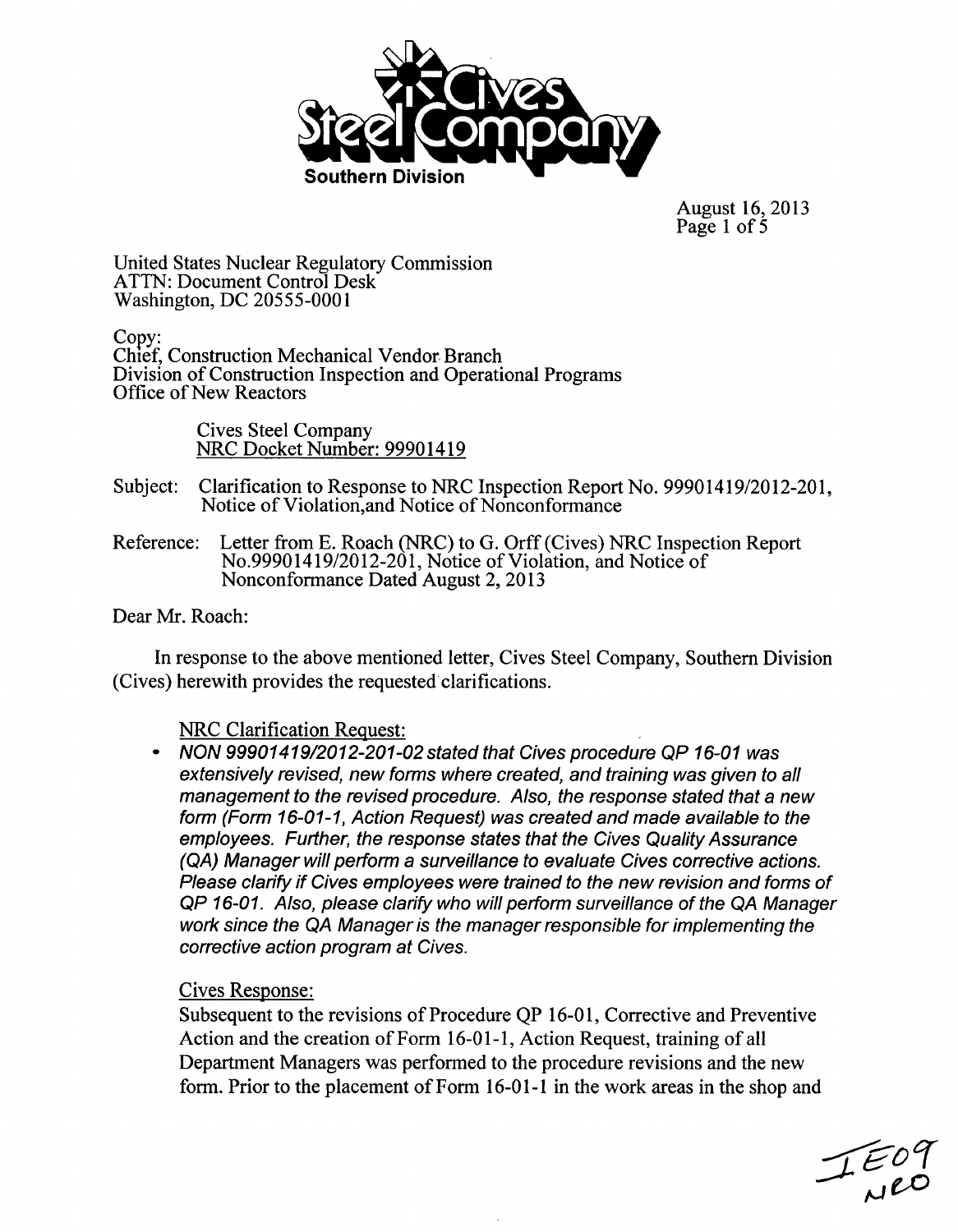

August 16, 2013 Page 2 of  $\overline{5}$ 

office, training of all employees was performed to the existence and location of the form, how to initiate them and who to turn them in to for action. Additionally, in conjunction with this training, indoctrination of all employees and management was performed to Cives' Safety Conscious Work Environment policy.

With respect to the question of who will perform surveillance of the QA Manager, Cives has also added provisions in Procedure QP 18-01, Quality Audits and Surveillances, for the purpose of monitoring processes or observing activities that affect quality. The initial training on the revisions to this procedure and the planning, performing, and documenting of surveillances was performed by an external expert consultant employed by Cives to assist with the improvement of the overall program. In addition to the QA Manager receiving this training, certain members of the Project Management involved in Nuclear projects and Human Resource Departments were also trained to perform surveillances. Training of the personnel in these additional departments was performed for the purpose of performing surveillances of the QA Department as required.

## NRC Clarification Request:

*NON 99901419/2012-201-03 stated that Cives failed to establish and implement a program for inspection of activities affecting quality to verify conformance with Cives policies and procedures. However, your response to each of the four examples identified the deficiencies and what actions Cives took to correct them. However, your response to each of the examples failed to have a clear explanation or include what actions Cives will take to preclude repetition of similar findings. Please clarify your response to address these concems.*

## Cives Response:

In addition to training of QC personnel to the issues stated in the corrective actions initiated as a result of this NON, Cives has, with the assistance of an external expert consultant, developed a more structured and detailed procedure, QP 18-01, Quality Audits and Surveillances, for performing and documenting Surveillances. Surveillances are performed by Cives when required to verify effectiveness of corrective actions or when random reviews of the program are performed by the QA Manager or Management's designee. When a Corrective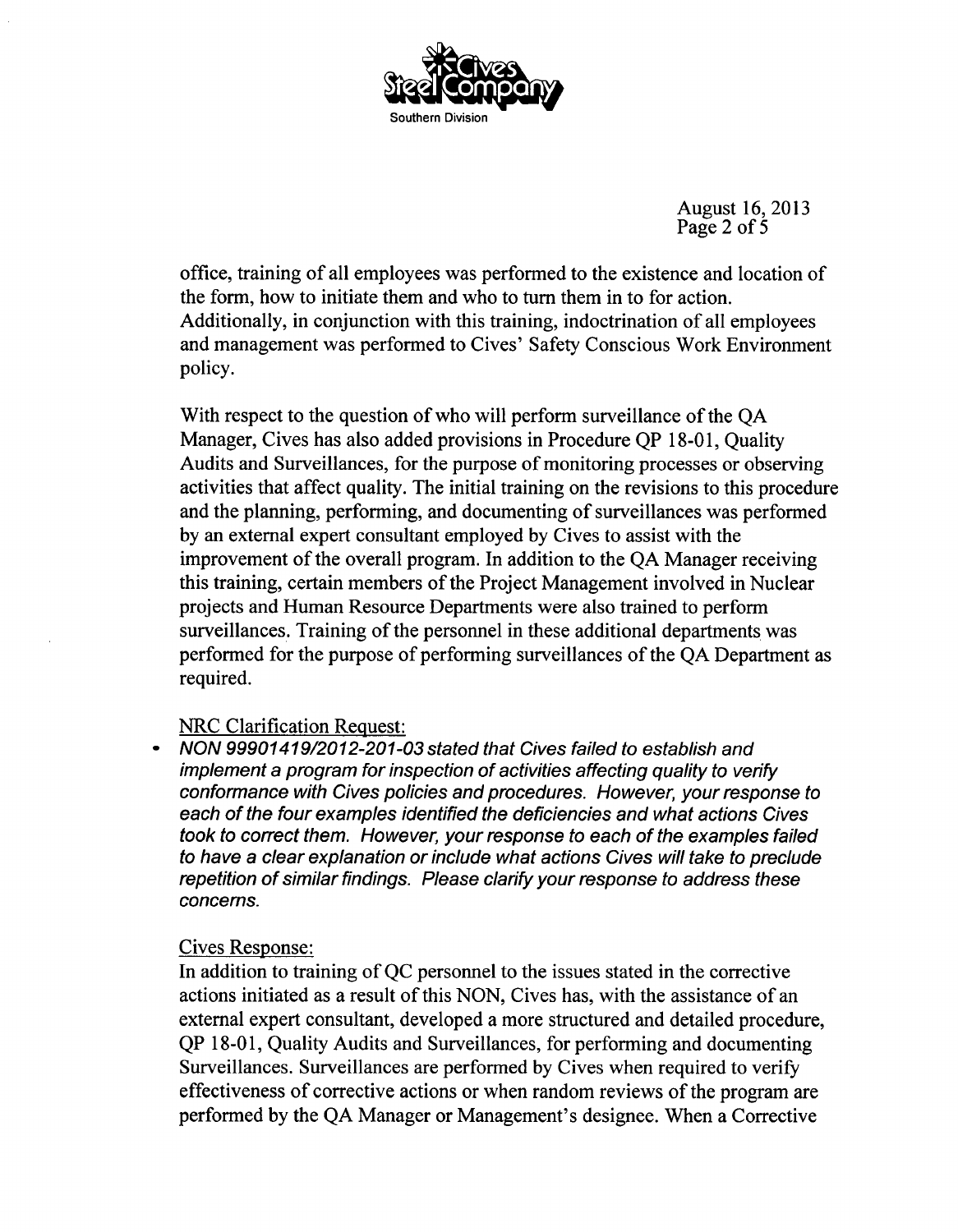

August 16, 2013 Page 3 of 5

Action is verified complete and prior to close out a date is typically selected by either the QA Manager or the General Manager for the performance of a surveillance to verify the effectiveness of the corrective action. For potentially significant and significant problems, this verification is mandatory and a timeline is established in the procedure for completion of the verification. For nonsignificant problems or preventive actions the verification is optional, but in practice, Cives has opted to do this verification of effectiveness in many situations.

Other changes to the program include revisions to develop a more robust procedure, QP 16-01, Corrective and Preventive Action, for trending of reject, repair and rework rates as well as item nonconformance reports. This trending is typically performed quarterly and trends identified in the NCRs generally result in a Corrective Action. Also, for additional clarification, the revisions to QP 16- 01 incorporate guidance found in *DOE Guide 231.1-2 Occurrence Reporting Causal Analysis Guide* for documenting and tracking trends in non-conformances by designating cause codes for each NCR. These cause codes are taken from the causal analysis tree which is attachment 2 of DOE Guide 231.1-2.

Cives feels that with both the additional training of the QC Personnel and the revisions and implementation of these two procedures has worked well towards precluding repetition of similar findings as noted in the NRC IR.

#### NRC Clarification Request:

*NON 99901419/2012-201-05 stated that Cives failed to adequately implement its process to ensure that the persons performing QA functions have the authority and organizational freedom, including sufficient independence from cost and schedule when opposed to safety considerations. The response stated that Cives took immediate corrective action to separate the responsibilities and duties of QA and Quality Control (QC). As, a result of the corrective actions Cives revised QP 01-01, "Quality Planning," and QP 01-01a, "Quality Planning Supplement," was created as a supplement to provide further specific procedural distinctions between QA and QC. However, your response failed to describe what changes Cives made to the organization and how these changes would be implemented by different individuals. Please clarify your response to address this concern.*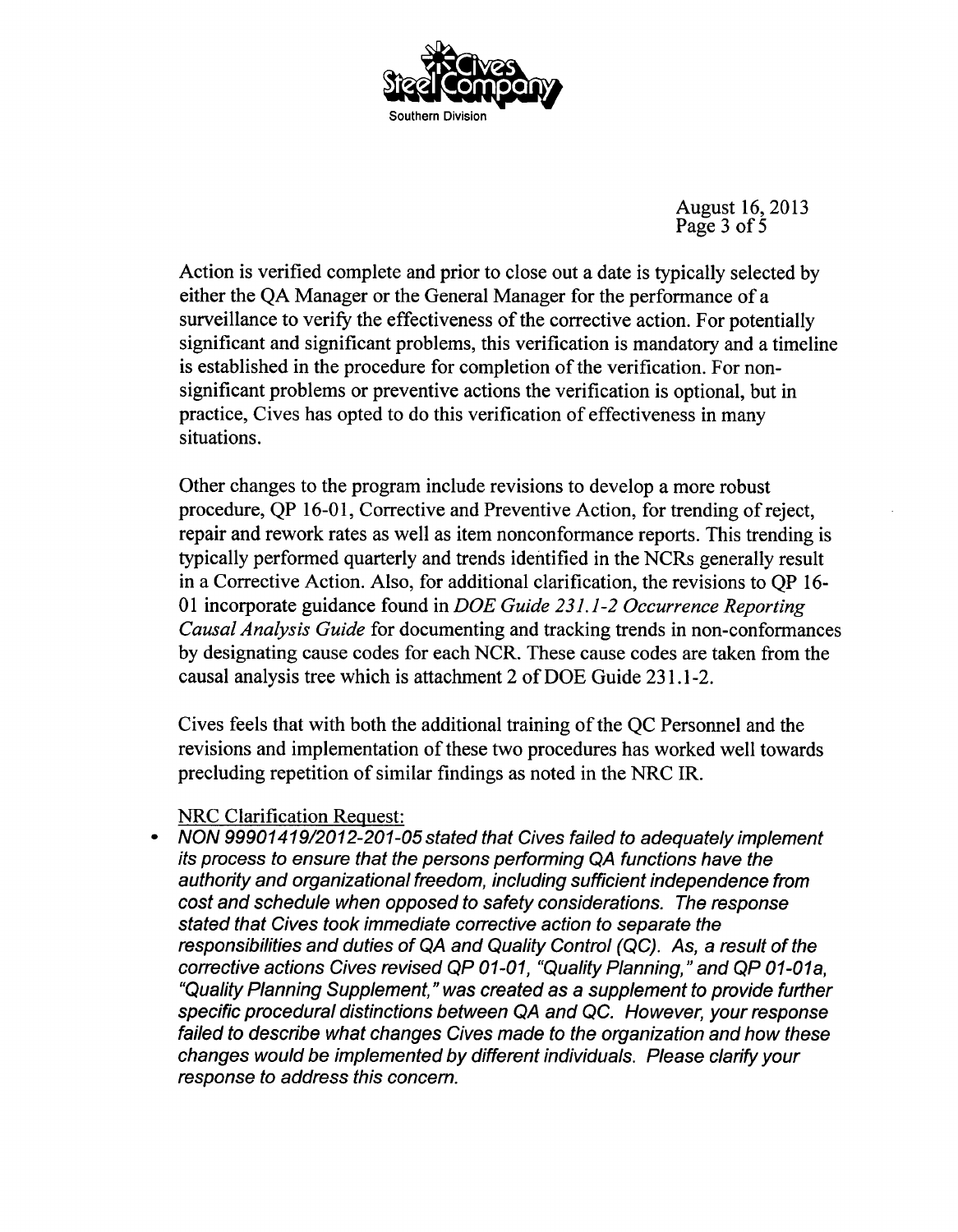

August 16, 2013 Page 4 of 5

## Cives Response:

In order to clarify Cives' actions with respect to the QA and QC Manager positions, please consider the following. As a result of CAR 080, Cives revised the organization chart in the Nuclear Quality Assurance Manual (NQAM) whereby creating separate positions for QA Manager and QC Manager. These positions are two distinct positions, held by separate individuals and both positions report directly to the General Manager. The QA Manager oversees the revisions and distribution of the NQAM and procedures, plans, schedules and documents audits and surveillances (except where these apply to the QA Department, this is performed by other qualified individuals), and coordinates the documentation, completion and follow up of all corrective and preventive actions. The QC Manager oversees inspection activities on all items delivering to the customer which are covered under Cives' Nuclear Quality Assurance Program as well as the training, qualification and supervision of all QC personnel performing these inspection activities.

## NRC Clarification Request:

*NON 99901419/2012-201-06 stated that Cives failed to prescribe and perform activities affecting quality in accordance with documented instructions, procedures, or drawings. The response stated that for each of the four examples corrective actions were taken. As a result of these corrective actions Cives created work instructions and conducted training to the applicable employees on these new procedures. However, your response failed to include the work instruction created and an explanation on how these instructions are going to resolve the NON, and if there are any other activities affecting quality that are not been performed in accordance with documented instructions, procedures, or drawings. Please clarify your response to address these concerns.*

# Cives Response:

Cives addressed only the four specific examples noted in the NRC Inspection Report in the response dated April 16, 2013, however a total of sixteen work instructions were generated as a result of the corrective action investigation associated with this NON. From the examples listed in the response, the work instructions created were as follows:

1) 05-01-04 - Work Instructions for Plasma Burning Table